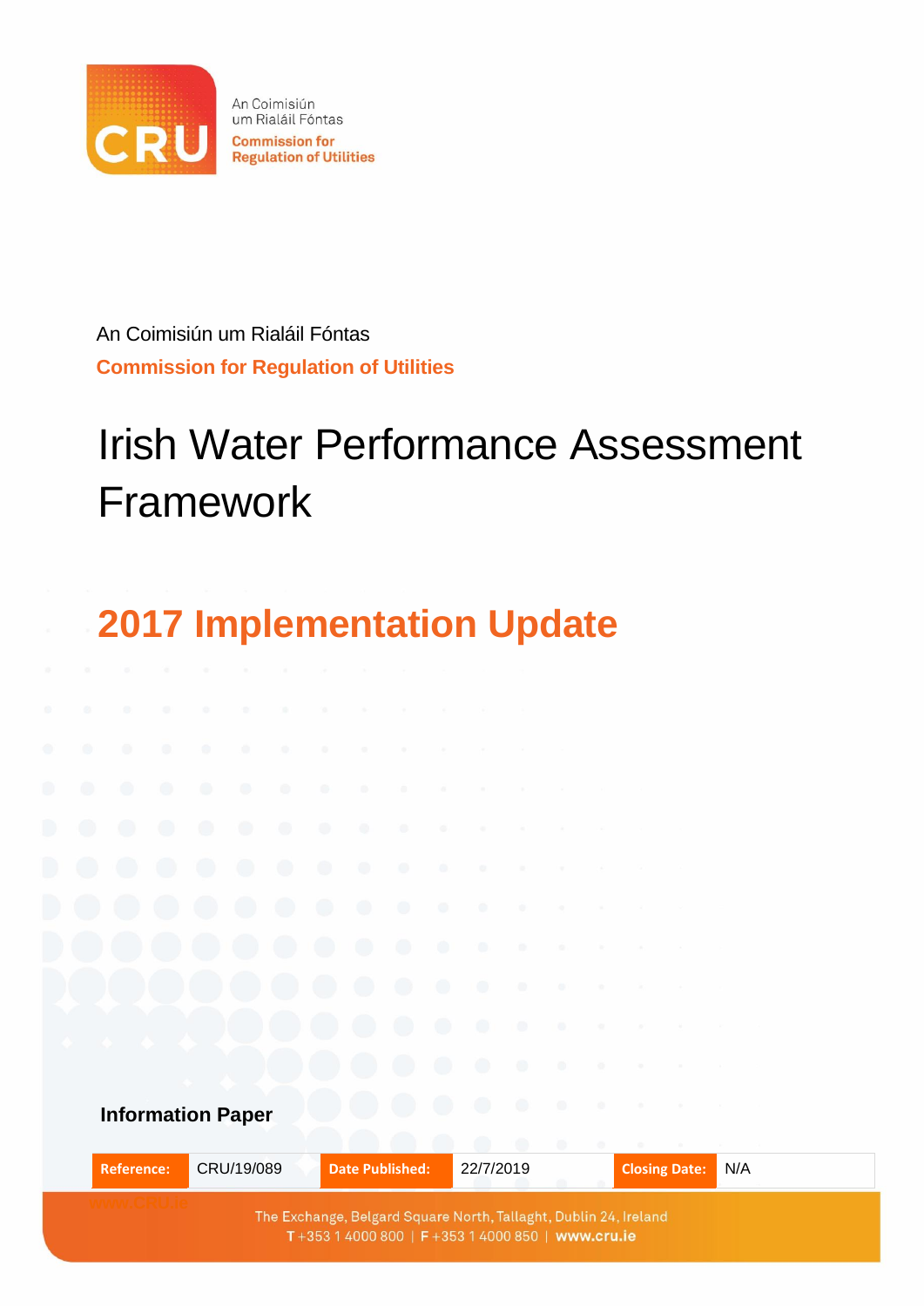## <span id="page-1-0"></span>**Summary**

In December 2016 the Commision for Regulation of Utilties (the CRU) published a paper setting out the Performance Assessment Framework for Irish Water (the Framework). The Framework is designed to assess Irish Water's overall performance in delivering defined services to its customers for the money it is allowed to spend by the CRU. It sets out a number of areas and assoicated metrics that Irish Water must report on to the CRU. The Framework is not yet fully in place as Irish Water is not yet providing data to the CRU under all of metrics. In addition, the CRU has yet to set targets for Irish Water's performance under those metrics to support assessment of the utility's performance by the CRU.

During the period to full reporting the CRU requires Irish Water to report on metrics where it can and to report on its progress in collecting data in other areas. Irish Water has submitted two reports to the CRU under the Framework which are published, along with a CRU commentary, on the CRU'[s website](https://www.cru.ie/document_group/irish-water-performance-assessment/)<sup>1</sup>.

This is the CRU's third report under the Framework. Irish Water's third report under the Framework regarding 2017 is published alongside this report (CRU19090). This CRU report should be read in conjunction with the CRU's report *Irish Water Capital Investment Plan 2017-2021 Monitoring Report No. 2* (CRU19026) which provides an overview of Irish Water's progression, delivery and forecast delivery of its Investment Plan as at the end of March 2018.<sup>2</sup> Reading both reports provides an overview of Irish Water's performance, including collation of data for future performance assessments, for the year 2017 for the expenditure, both operational and capital, that the CRU allows it to recover from charges.<sup>3</sup>

The Framework provides for Irish Water reporting on a number of metrics under five categories: customer service, environmental performance, water supply – quality of service, security of water supply and wastewater (sewerage) service. For 2017, Irish Water reported on four of the seven customer service metrics.<sup>4</sup> The four all relate to ease of telephone contact. Performance across these customer service metrics has shown improvement. The number of calls abandoned by customers waiting in the queue has increased. Similarly, performance in terms of speed of response has fallen when compared with 2016 but Irish Water's customer satisfaction scores in their customer call handling surveys have increased year on year in 2015 to 2017.

In terms of environmental performance, there have been improvements in compliance for the wastewater metrics included in the Performance Assessment.

<sup>2</sup> Irish Water Capital Investment Plan 2017-2021 Monitoring Report No. 2, CRU/19/026, April 29<sup>th</sup>, 2019

<sup>3</sup> This includes charges for normal domestic water services use as set by the CRU which are recovered from the Exchequer.

**.** 

<sup>1</sup> [https://www.cru.ie/document\\_group/irish-water-performance-assessment/](https://www.cru.ie/document_group/irish-water-performance-assessment/)

<sup>&</sup>lt;sup>4</sup> Irish Water are planning on reporting on the remaining metrics by the end of 2019.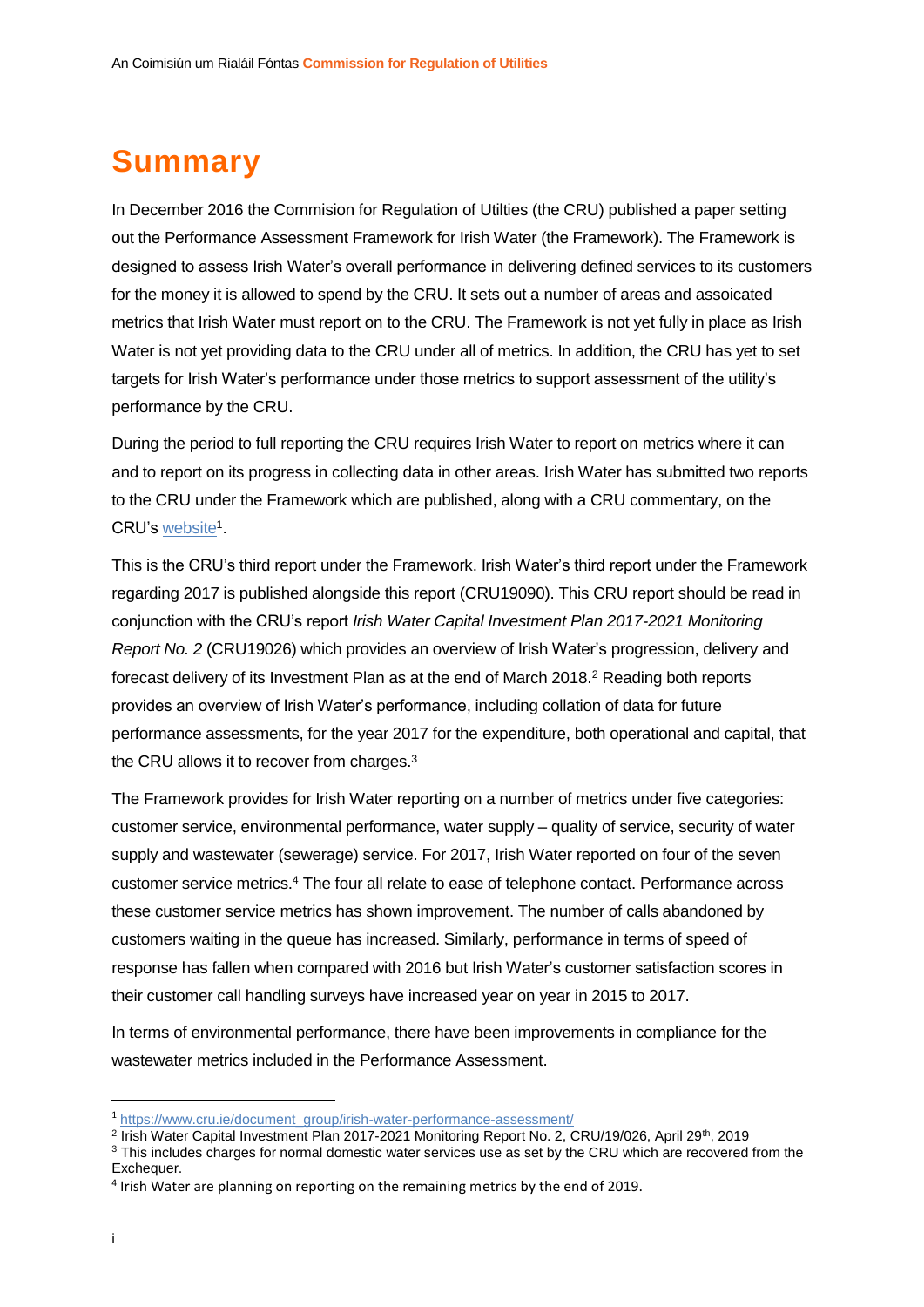Irish Water has also recorded increased performance across the drinking water quality metrics. Improvements in compliance with the trihalomethane and lead parameters remains a priority for the Environmental Protection Agency (the EPA), in its capacity as drinking water regulator. Irish Water has also made substantial improvements in reducing the number of boil water notices in place.

Irish Water is not yet reporting an estimate of the amount of water being lost to leaks. In its place the volume of 'unaccounted for water', which includes leakage among other factors, is included in this report for 2017. This has increased when compared with 2016. This is particularly concerning since the volume was already high. Irish Water has indicated that they will be reporting on leakage in 2020.

Irish Water will begin reporting on its performance across the sewerage service metrics in 2019.

The CRU will consult later this year on the continued appropriateness of the metrics included in the Performance Assessment Framework for the 2020-2024 period to ensure they still reflect key services areas for customers. The CRU will also set out the targets for each of the metrics in that consultation. The subsequent CRU decision will fully establish the Framework. The CRU will then monitor Irish Water's performance under the Framework from 2020.

### <span id="page-2-0"></span>**Public Impact Statement**

This paper provides an overview of Irish Water's performance to the end of 2017 across some of the metrics included in the CRU's Performance Assessment Framework. This paper is published to support openness, transparency and accountability.

Publishing this report helps to keep the public, and other key stakeholders, informed of Irish Water's performance. Publicly reporting on delivery provides Irish Water with a reputational incentive to deliver the outputs and outcomes expected of it. Monitoring also supports the CRU in making evidence-based decisions in the interest of customers.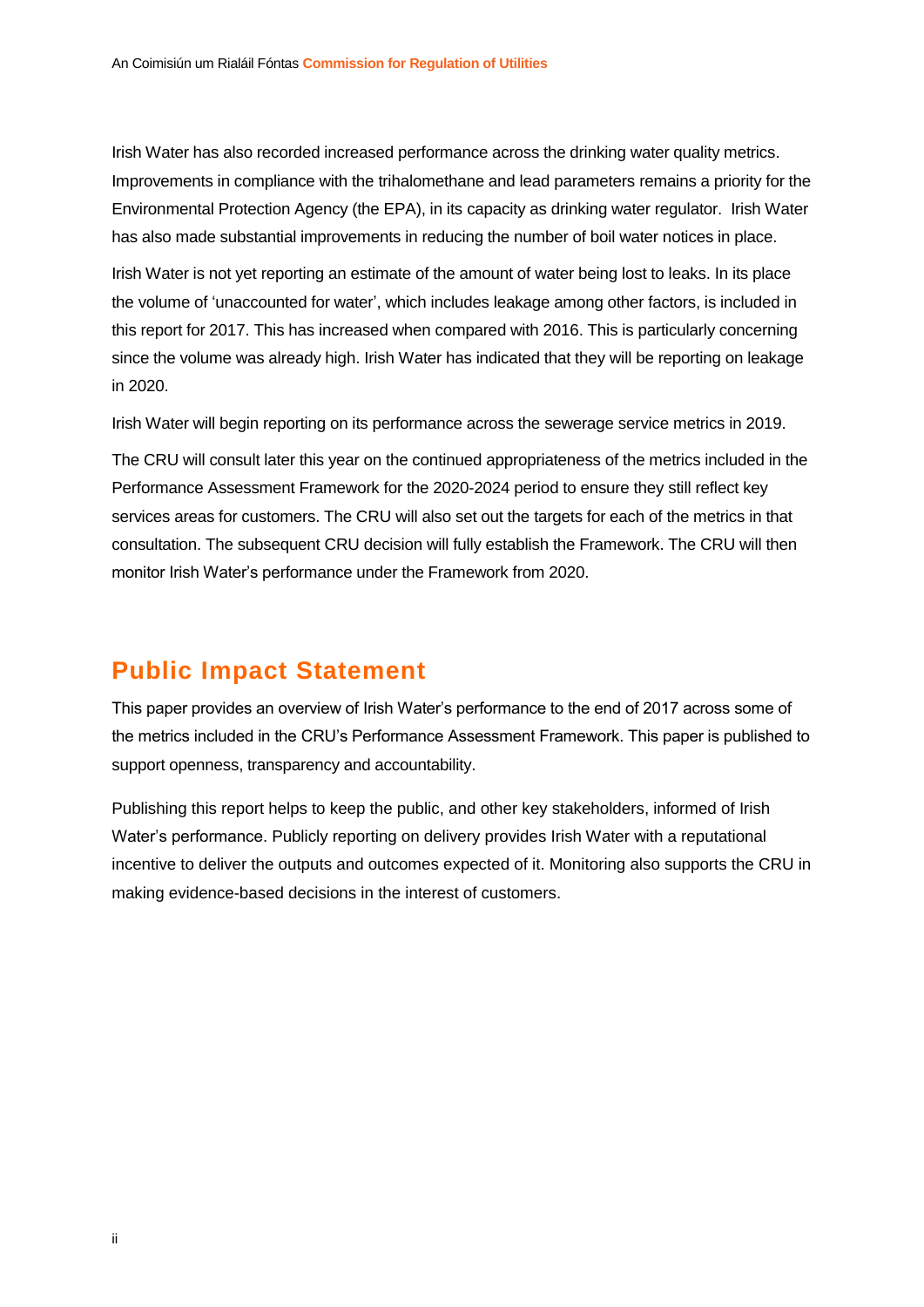## <span id="page-3-0"></span>**Table of Contents**

| 1.    |  |  |  |  |
|-------|--|--|--|--|
| 1.1   |  |  |  |  |
| 1.1.1 |  |  |  |  |
| 1.1.2 |  |  |  |  |
| 1.1.3 |  |  |  |  |
| 1.1.4 |  |  |  |  |
| 1.1.5 |  |  |  |  |
| 2.    |  |  |  |  |
| 2.1   |  |  |  |  |
| 2.1.1 |  |  |  |  |
| 2.1.2 |  |  |  |  |
| 2.1.3 |  |  |  |  |
| 2.1.4 |  |  |  |  |
| 2.2   |  |  |  |  |
| 2.2.1 |  |  |  |  |
| 2.2.2 |  |  |  |  |
| 2.2.3 |  |  |  |  |
| 2.3   |  |  |  |  |
| 2.3.1 |  |  |  |  |
| 2.3.2 |  |  |  |  |
| 2.3.3 |  |  |  |  |
| 2.4   |  |  |  |  |
| 2.4.1 |  |  |  |  |
| 2.4.2 |  |  |  |  |
| 2.5   |  |  |  |  |
|       |  |  |  |  |
|       |  |  |  |  |
|       |  |  |  |  |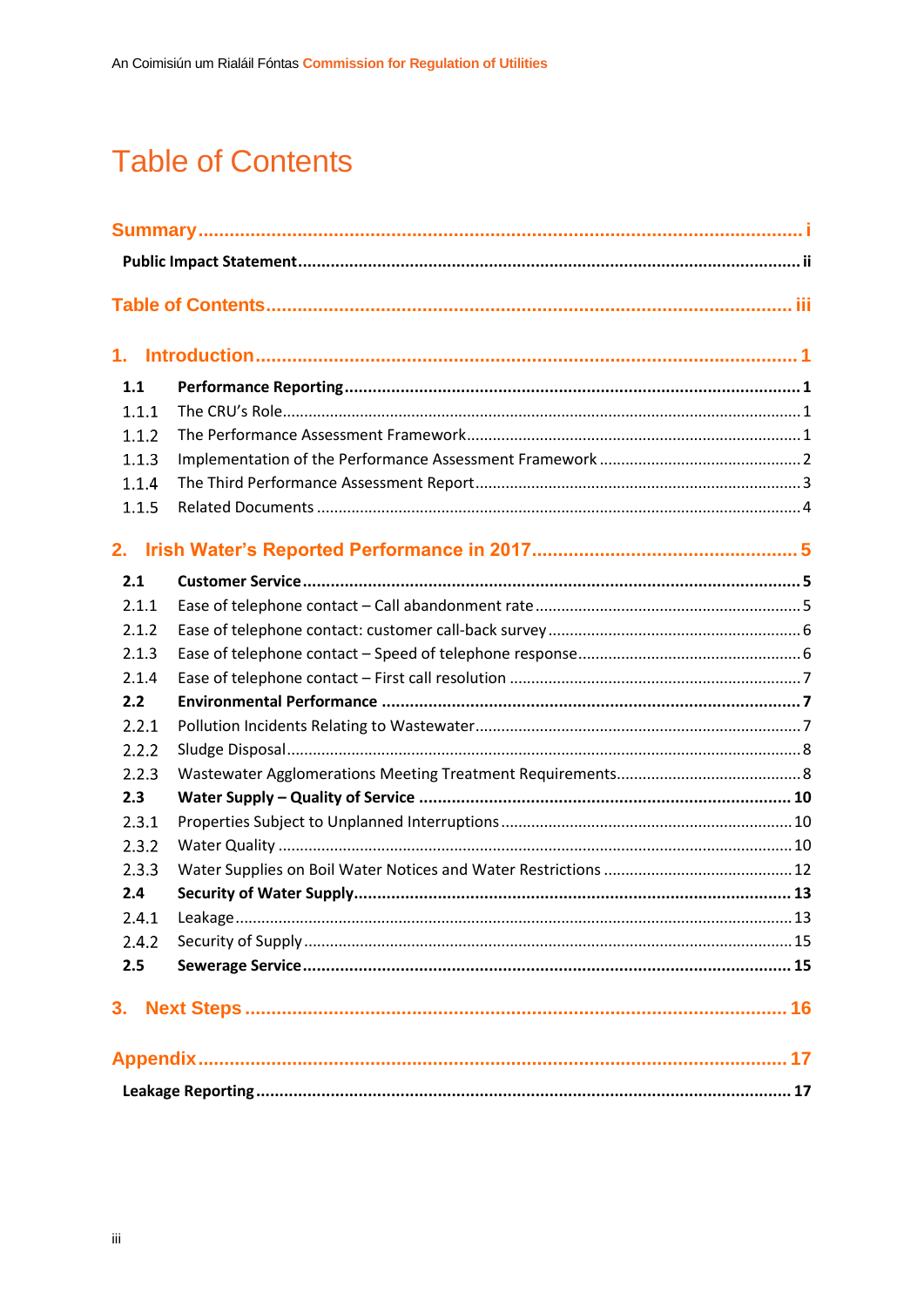## <span id="page-4-0"></span>**1. Introduction**

## <span id="page-4-1"></span>**1.1 Performance Reporting**

#### <span id="page-4-2"></span>**The CRU's Role**

The CRU sets the money that Irish Water can spend in an upcoming period, termed a 'revenue control period', on defined outputs and outcomes for its customers and then looks back to see if it was spent efficiently and effectively. This includes the money that Irish Water needs to efficiently abstract, treat and distribute water and to collect and treat wastewater and return it safely to the environment. The revenue that the CRU allows also enables Irish Water to carry out sampling and monitoring of the water it provides and the wastewater it treats. It allows Irish Water to respond to incidents, to provide an appropriate level of customer service and to fund its capital investments.

During the revenue control period, the CRU monitors Irish Water's performance and delivery. This includes monitoring Irish Water's compliance with the CRU's Customer Handbooks, monitoring Irish Water's delivery of its Investment Plan and assessing Irish Water's performance against the metrics set out under the Performance Assessment Framework. The CRU reports on Irish Water's delivery and performance based on the findings of its monitoring activities.

#### <span id="page-4-3"></span>**The Performance Assessment Framework**

The CRU published its decision on the Performance Assessment Framework that would apply to Irish Water in November 2016. This followed a review of how economic regulators in neighbouring jurisdictions assess the overall performance of regulated water and wastewater utilities and consultation on the CRU's proposed framework. The Framework provides a structured and clear way for the CRU to assess Irish Water's performance for its customers, supporting due oversight of the utility and evidence-based decisions by the CRU. The publication of reports under the Framework incentivises Irish water to improve its performance and service delivery for its customers and allows customers and other stakeholders of the utility to monitor that performance.

The Framework provides for the CRU's assessment of Irish Water's performance across five categories: customer service, environmental performance, quality of water supply, security of water supply and wastewater (sewerage) service. Reporting metrics have been identified for each category (see Table 1 below). The CRU's monitoring of Irish Water's progression and delivery of the Investment Plan, including associated outputs and outcomes, and of its compliance with the Domestic and Non-domestic Customer Handbooks supports the CRU's assessment of the utility's overall performance under the Framework.

The CRU keeps the Framework under review to ensure that it continues to be fit for purpose. Here,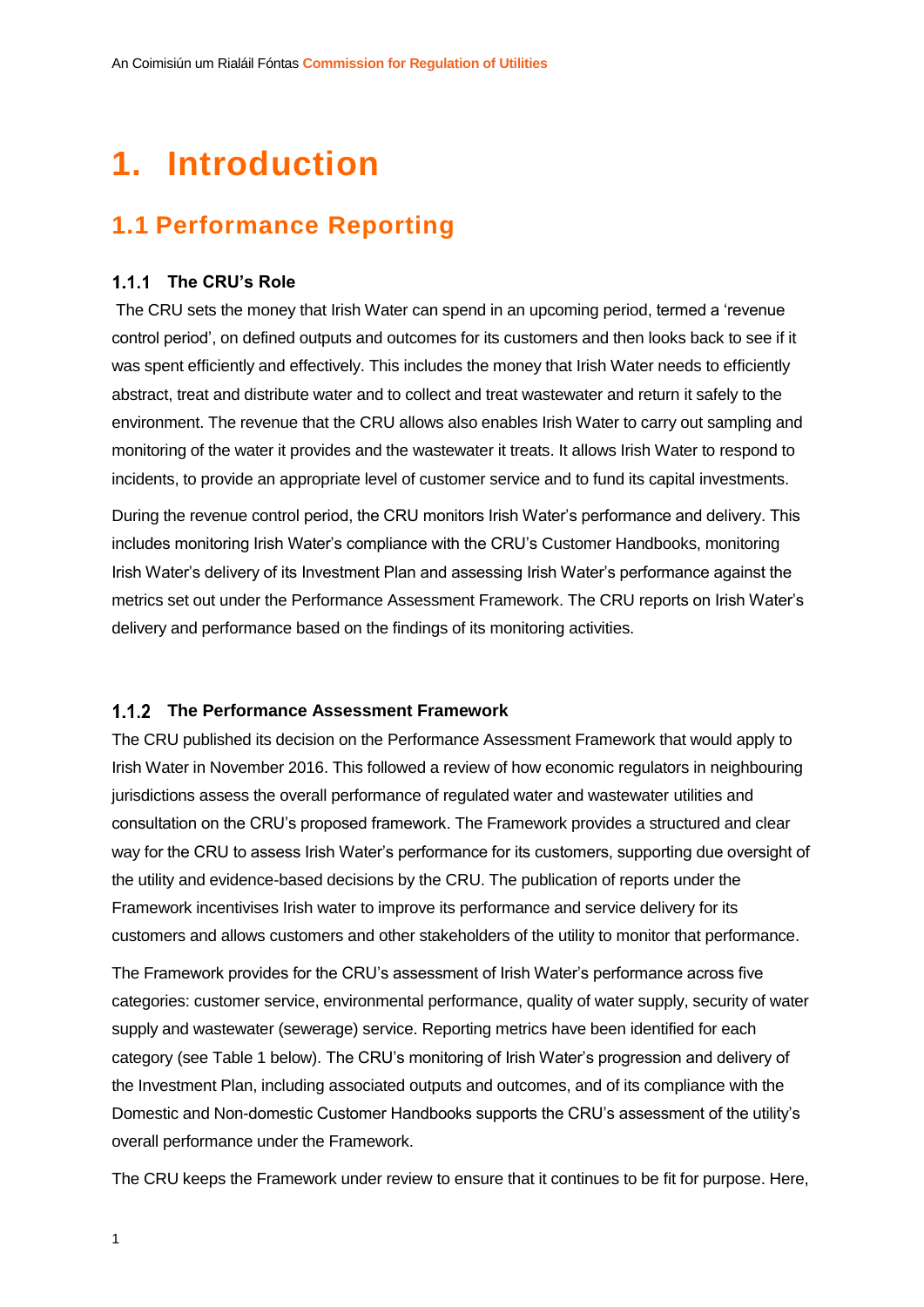the categories and metrics should be reflective of outputs and outcomes, including standards of service, that the CRU requires Irish Water to deliver for its customers for the money it allows it to spend on capital investments and on the day to day running of the utility.

The Framework is not yet fully in place as Irish Water is not yet providing data to the CRU under all of the metrics. In addition, the CRU has yet to set targets for Irish Water's performance under those metrics. In the period prior to CRU target setting and full implementation of the Framework, Irish Water provides updates to the CRU regarding its collection of data to support reporting under the Framework and reports annually on metrics where data is available. Implementation of the Framework is discussed further below.

#### <span id="page-5-0"></span>**Implementation of the Performance Assessment Framework**

Further to the CRU's publication of its decision on the Framework in November 2016, Irish Water provided an update on its collection of data in relation to the metrics set out in the November 2016 decision paper. It showed that Irish Water was collecting information for eight of the nineteen metrics and that it was targeting reporting on all metrics by 2022. Irish Water now notes that all data under the Performance Assessment Framework is due to be provided by 2020, with a further three of the customer service metrics due to be available in 2019.

During the engagement with Irish Water on the submission of its third report under the Framework the CRU set out what it required from Irish Water and made some adjustments to the metrics to streamline reporting requirements to align with metrics reported to the EPA and to increase the relevance of the Framework.

The CRU requires Irish Water to report on all metrics under this Framework for the period from 1 January 2020.

Later this year the CRU will consult and decide on the amount of money that Irish Water can spend on defined outcomes and outputs for its customers in the period 2020 to 2024 as part of the third Irish Water revenue control process ('RC3'). This includes spend on capital investments (capital expenditure) and spend on the day to day running of the organisation (operational expenditure). To make sure Irish Water is spending money efficiently and effectively the CRU needs to understand what Irish Water is planning to deliver and, at the end of the period, determine whether it was delivered. This consultation will examine and seek comments on the defined, targeted outputs and outcomes that Irish Water is proposing to deliver for that expenditure.

It is important that the Framework remains relevant and has a continued focus on key areas of service delivery for customers and other stakeholders. In tandem with the outputs and outcomes included in the revenue control process, the CRU will consult later this year on its proposals on the continued appropriateness of the metrics within the Framework and potential new metrics, to allow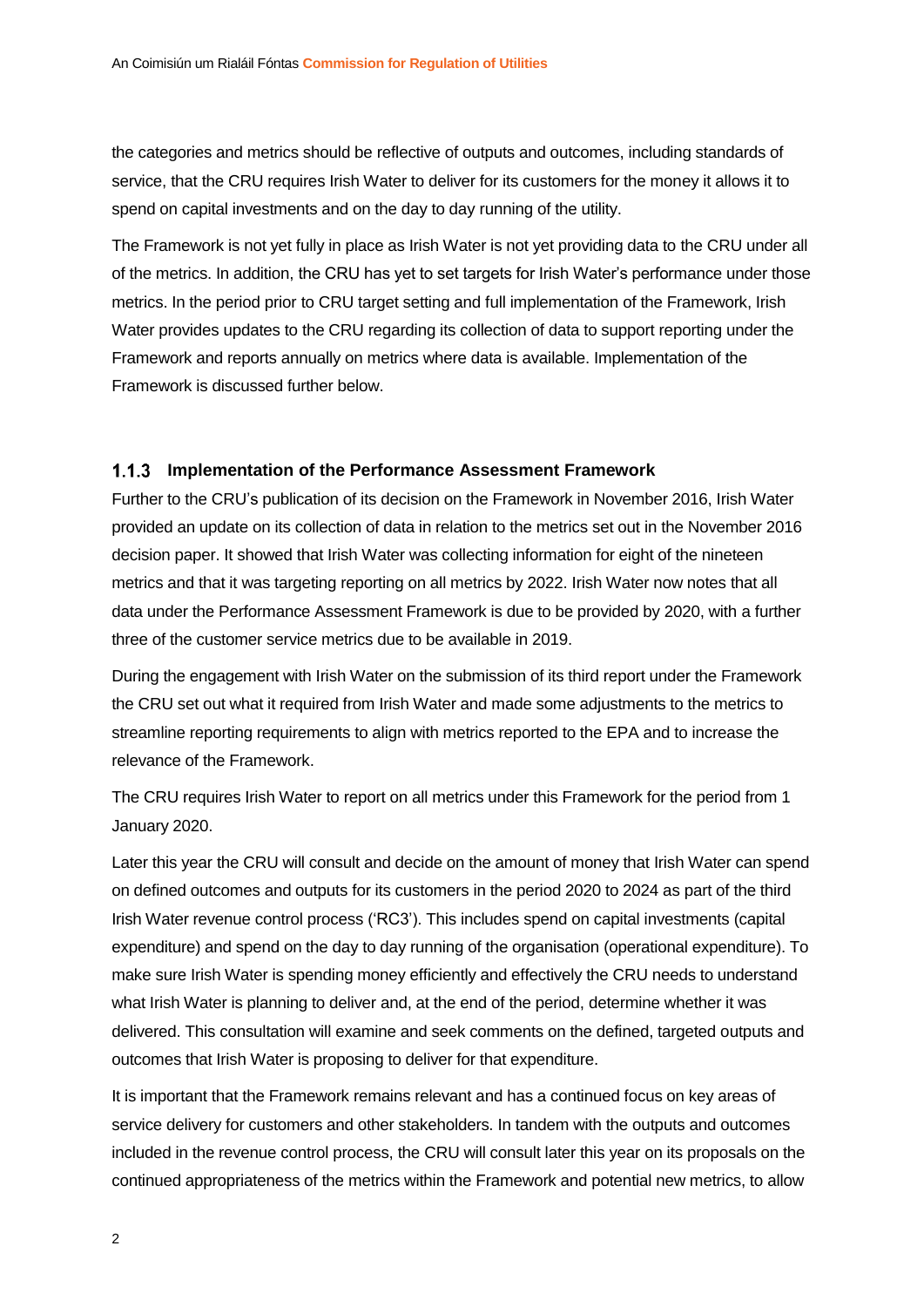Irish Water and the CRU to understand the areas its stakeholders consider most important and the level of service they expect, in return for the approved revenues.

In addition, to fully establish the Performance Assessment Framework the CRU will consult on the assoicated targets for the Framework metrics which will be used to assess Irish Water's overall performance in delivering water and wastewater services to its customers during the period 2020 to 2024. This will take account of relevant RC3 targets, requirements under the Customer Handbooks and the need for any other targets in the context of new and/or revised Framework metrics.



**Figure 1 - Performance Assessment Implementation**

#### <span id="page-6-0"></span>**The Third Performance Assessment Report**

This report, and the accompanying Irish Water's third Performance Assessment report, should be read in conjunction with the CRU's report *Irish Water Capital Investment Plan 2017-2021 Monitoring Report No. 2* (CER/19/026) which provides an overview of Irish Water's progression, delivery and forecast delivery of its Investment Plan as at the end of March 2018. Reading both reports provides an overview of Irish Water's performance and collation of data for future performance assessment for the year 2017 for the expenditure, both operational and capital, that the CRU allows it to recover from charges.<sup>5</sup>

Irish Water, for 2017 outcomes, reported on eight of the nineteen metrics. For the rest of the metrics, Irish Water has stated that it is putting in place systems and collecting data to facilitate reporting. An update of these metrics is provided in section 2. Irish Water notes that data for each of the metrics under the Performance Assessment Framework is due to be provided by 2020, with three of the customer service metrics due to be available in 2019.

1

<sup>5</sup> This includes charges for normal domestic water services use as set by the CRU which are recovered from the Exchequer.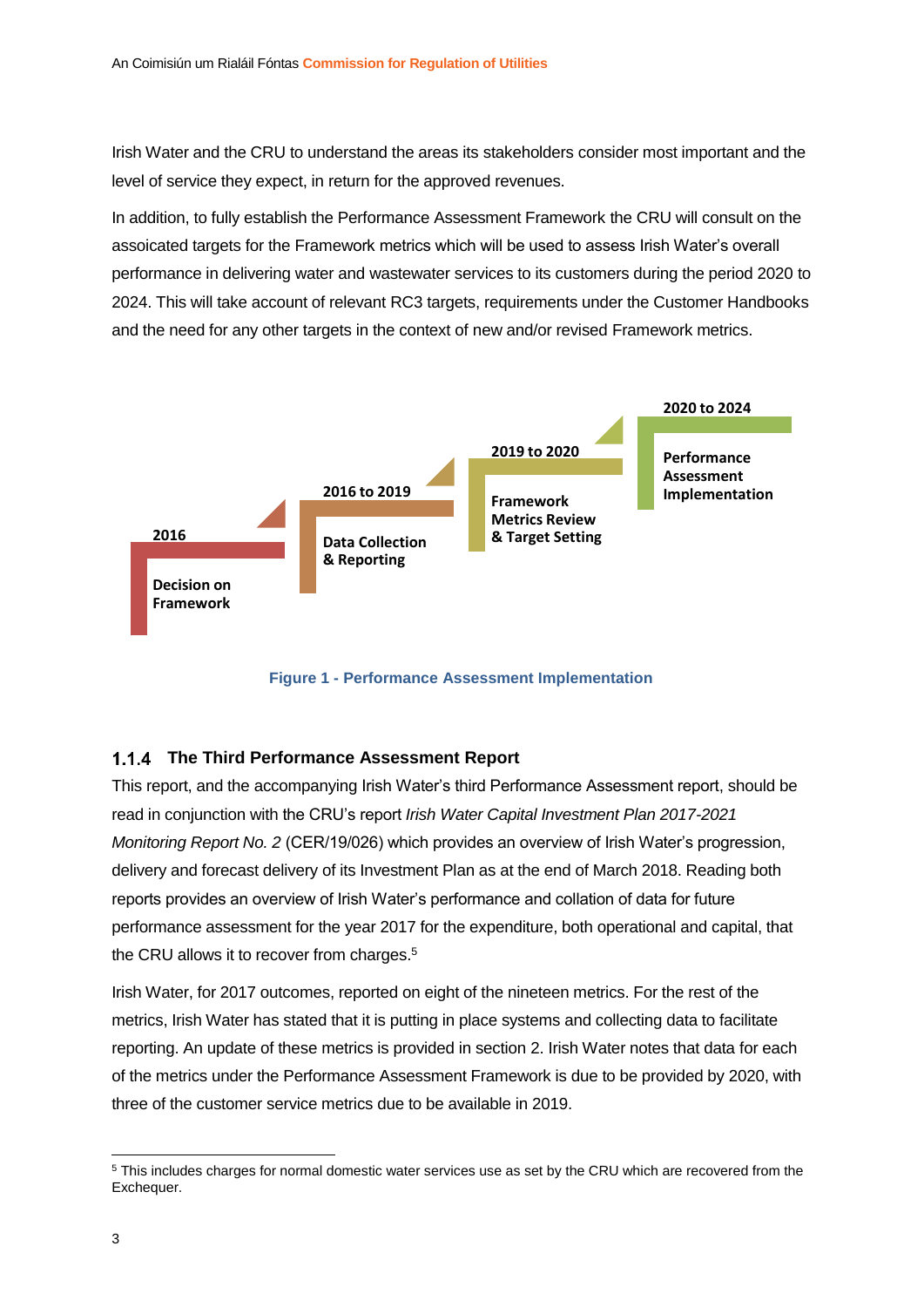| <b>Category</b>                            | <b>Metric</b>                                               | <b>Data Reporting</b>                      |
|--------------------------------------------|-------------------------------------------------------------|--------------------------------------------|
|                                            | Response to billing contacts                                | 2019<br>(covering 2018 data)               |
|                                            | Response to complaints                                      | 2019<br>(covering 2018 data)               |
|                                            | <b>Billing of metered customers</b>                         | 2019<br>(covering 2018 data)               |
| <b>Customer</b><br><b>Service</b>          | Ease of telephone contact - Call abandonment rate           |                                            |
|                                            | Ease of telephone contact - Customer call-back survey       |                                            |
|                                            | Ease of telephone contact – Speed of telephone response     |                                            |
|                                            | Ease of telephone contact - First call resolution           |                                            |
|                                            | Pollution incidents relating to wastewater                  |                                            |
| <b>Environmental</b><br><b>Performance</b> | Sludge disposal - drinking water and wastewater sludge      | 2020 (Drinking Water)<br>2022 (Wastewater) |
|                                            | Wastewater agglomerations meeting treatment requirements    |                                            |
| <b>Water Supply-</b>                       | Properties subject to unplanned interruptions               | 2020                                       |
| <b>Quality of</b>                          | Water quality                                               |                                            |
| <b>Service</b>                             | Water supplies on Boil Water Notices and Water Restrictions |                                            |
|                                            | Leakage                                                     | 2020                                       |
| <b>Security of</b><br><b>Water Supply</b>  | Security of supply - Absolute performance                   | 2020                                       |
|                                            | Security of supply – Performance against target             | 2020                                       |
|                                            | Sewer incidents (overload)                                  | 2020                                       |
| <b>Sewerage</b><br><b>Service</b>          | Sewer incidents (other causes)                              | 2020                                       |
|                                            | Sewer incidents (at risk)                                   | 2020                                       |

#### **Table 1 - Data Reporting by Irish Water under the Performance Assessment Framework**

#### <span id="page-7-0"></span>**1.1.5 Related Documents**

- [CER16308](https://www.cru.ie/wp-content/uploads/2016/07/CER16308-Irish-Water-Performance-Assessment-Decision-on-Framework.pdf) Irish Water Performance Assessment: Framework of Reporting Metrics
- [CER17257a](https://www.cru.ie/wp-content/uploads/2016/11/CER17257a-Irish-Water-Performance-Assessment-CER-Commentary-No1.pdf) Irish Water Performance Assessment: CER Commentary on Irish Water Report
- [CER17257b](https://www.cru.ie/wp-content/uploads/2016/11/CER17257b-Irish-Water-Performance-Assessment-Aug-2017.pdf) Irish Water Performance Assessment Report Q2 2017
- [CRU18034](https://www.cru.ie/wp-content/uploads/2016/11/CRU18034-Irish-Water-Performance-Assessment-Report-No.-2-February-2018.pdf) Irish Water Performance Assessment Report February 2018
- [CRU18035](https://www.cru.ie/wp-content/uploads/2016/11/CRU18035-CRU-Commentary-Paper-on-Irish-Water-Report-No.-2-February-2018.pdf) Irish Water Performance Assessment: CRU Commentary February 2018
- [CRU19026](https://www.cru.ie/wp-content/uploads/2019/04/CRU190426-CRU-Monitoring-Report-No-2-Irish-Water-Capital-Investment-Plan-2017-2021.pdf) Irish Water Capital Investment Plan 2017-2021 Monitoring Report No. 2
- EPA, 2018. [Drinking Water Report for Public Supplies 2017.](http://www.epa.ie/pubs/reports/water/drinking/2017%20DW%20Report_web_Final.pdf)
- EPA, 2018. [Urban Waste Water Treatment in 2017](http://www.epa.ie/pubs/reports/water/wastewater/Final%20report%20for%20website.pdf)

Information on the CRU's role can be found on the CRU's website a[t www.cru.ie](http://www.cru.ie/)**.**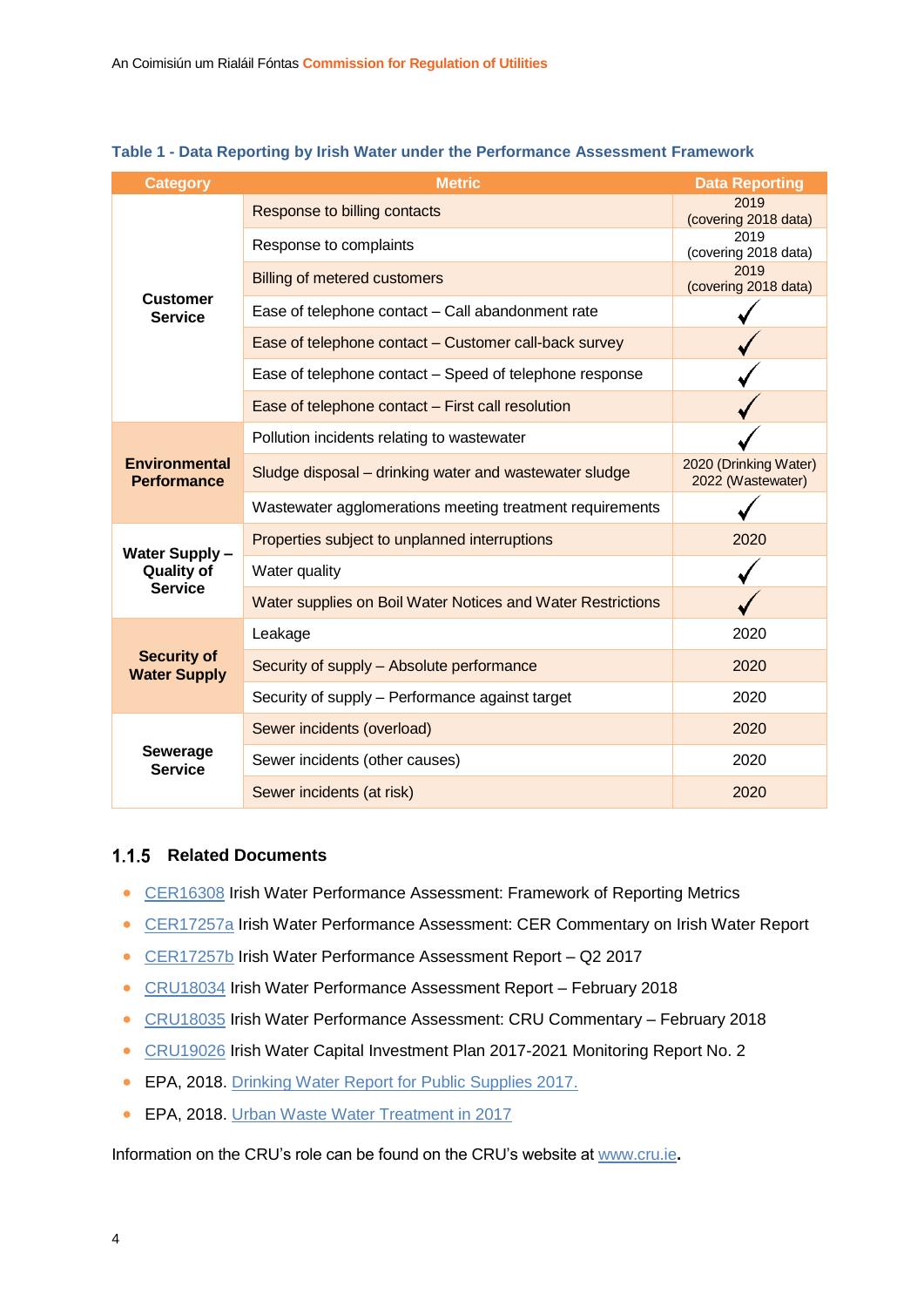## <span id="page-8-0"></span>**2. Irish Water's Reported Performance in 2017**

This section provides a summary overview of the information reported by Irish Water in its third report to the CRU under the Framework. It should be noted that the CRU has not yet set targets for performance here and hence no formal assessment of performance by the CRU is provided. In cases where Irish Water is reporting under a metric, this information is presented. In cases where Irish Water is not yet providing data regarding a metric, an update on the timelines for provision of this data to the CRU is provided.

### <span id="page-8-1"></span>**2.1 Customer Service**

Irish Water has stated that it will be reporting on all Customer Service metrics by the end of 2019. Irish Water is not yet reporting on performance across the response to billing contacts, response to complaints and billing of metered customers metrics. Performance across the other four metrics is highlighted below. With respect to the response to complaints metric, Irish Water does continue to provide complaints data to the CRU as part of its reporting requirements under the CRU Irish Water Customer Handbook



#### <span id="page-8-2"></span>**2.1.1 Ease of telephone contact – Call abandonment rate**

In 2017, 4.2% of calls to Irish Water were abandoned while a caller was waiting in the queue to speak to an agent. This is an increase from 1% in 2016 but came during a period of increased customer contact with Irish Water due to Storm Ophelia, and the refunds of payments made by customers to Irish Water. This 2017 figure is within Irish Water's own internal criteria of less than 5%. For comparison, the UK Contact Centre Decision-Makers' Guide 2017-18 (15th edition) reported an industry median of 4% and mean of 5.3% in the UK.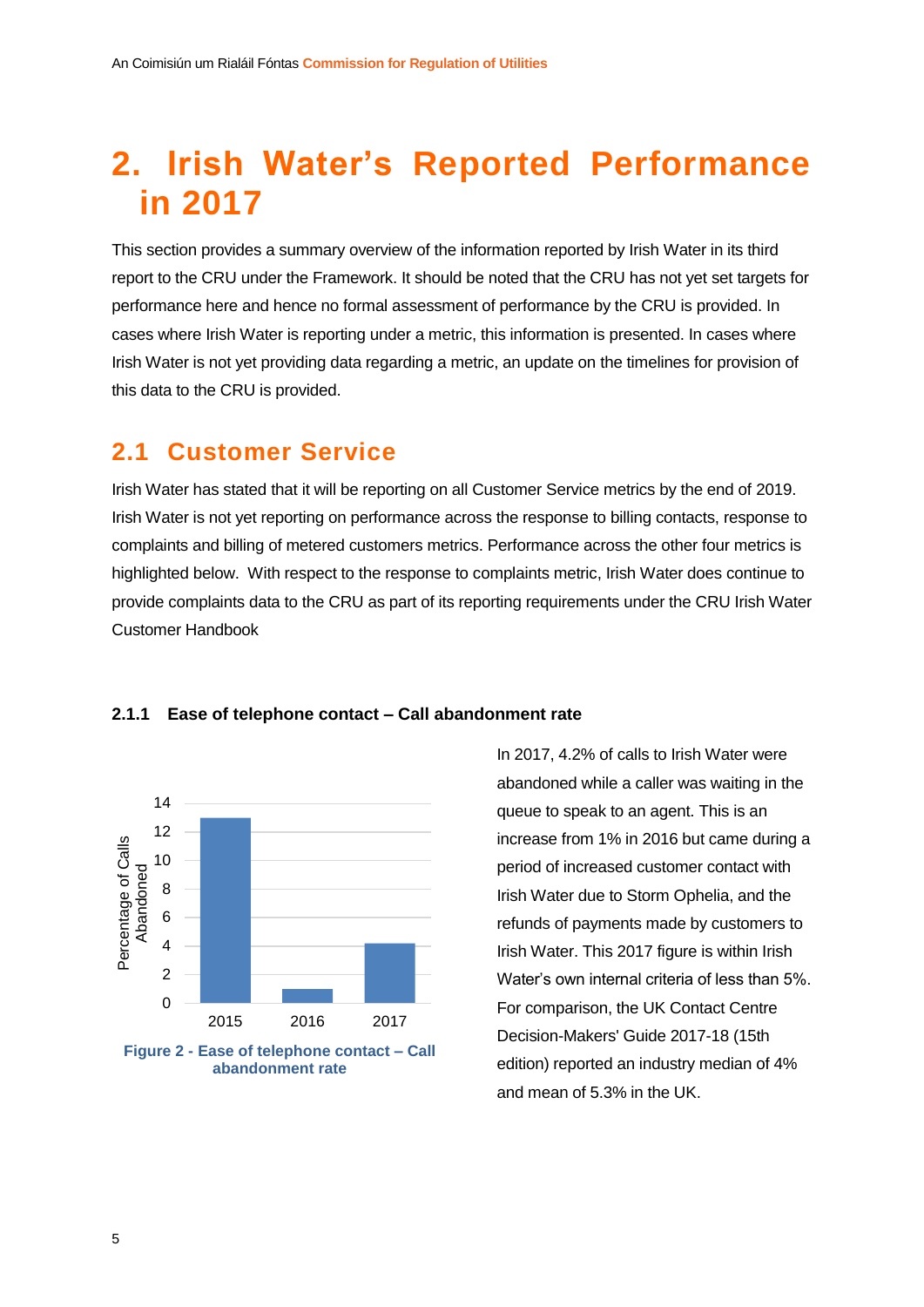<span id="page-9-0"></span>

## <span id="page-9-1"></span>**2.1.3 Ease of telephone contact – Speed of telephone response**

Two metrics known as Telephone Service Factors (TSF) are used to assess Irish Water's performance here. TSF1 is a measure of the time taken to pick up calls that are in the queue to speak to an agent, and TSF2 is a measure of service in the Interactive Voice Recognition system.



**Figure 4 - Ease of telephone contact – Speed of telephone response**

Irish Water's performance across both metrics is lower in 2017 when compared with 2016. Irish Water failed to hit its own internal target of 80% for TSF1. For comparison Gas Networks Ireland reported a TSF1 of 93.4% in 2017. As noted above under the call abandonment metric, this increase came during a time of increased customer interaction with Irish Water.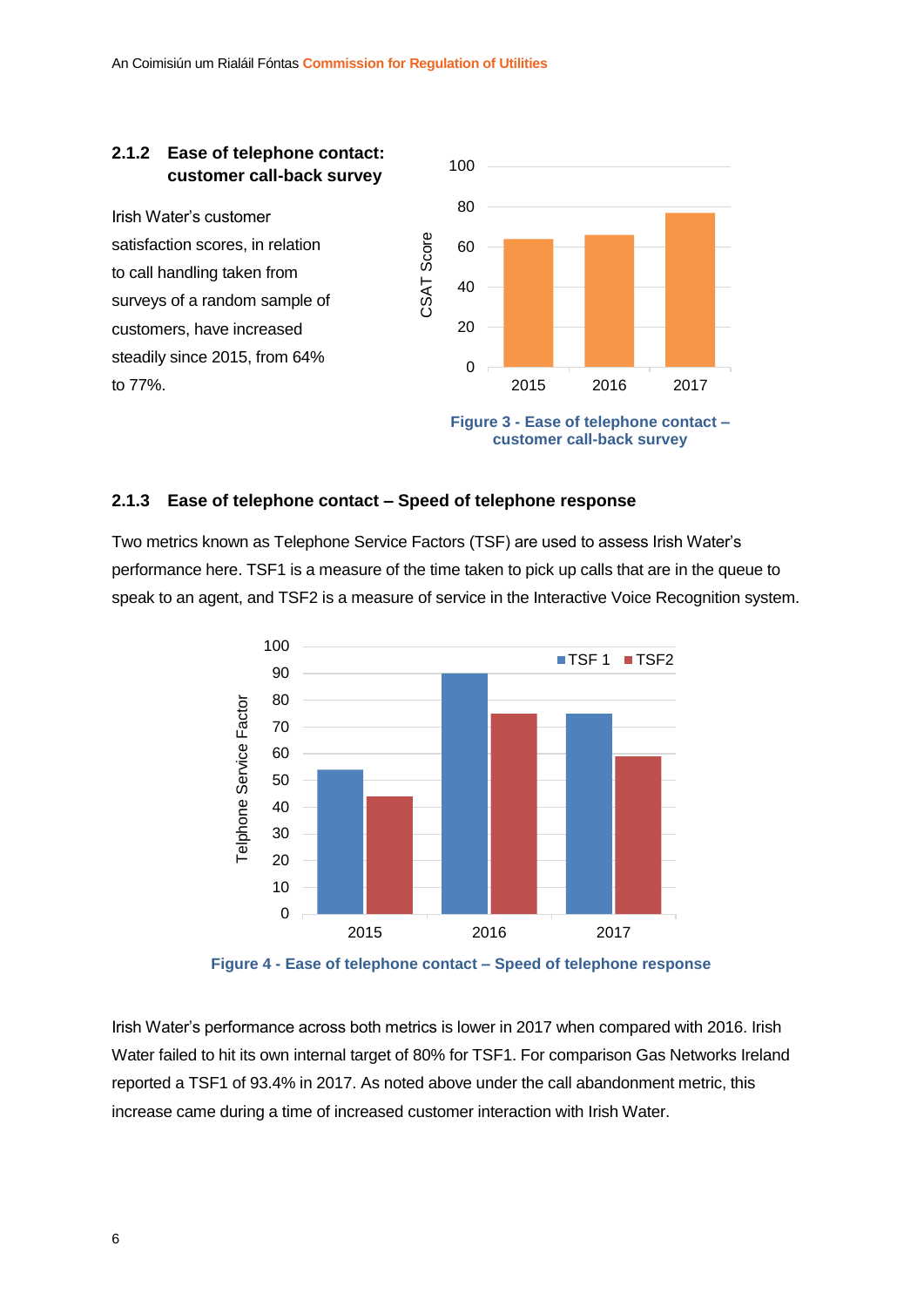<span id="page-10-0"></span>



Domestic Operations Non Domestic

This metric has been changed from 'First contact referral' to 'First call resolution' which is a more commonly used measure of performance. Irish Water had been reporting this metric in the first two Performance Assessments and the CRU had stated in both of its reports that it would consider if this was an acceptable change. It measures the percentage of contacts that are dealt with on the initial call. Irish Water is reporting performance separately across its domestic, non-domestic and operations lines. Irish Water implemented reporting on this metric in 2017, hence no trend data is reported at this time.

### <span id="page-10-1"></span>**2.2 Environmental Performance**

#### <span id="page-10-2"></span>**Pollution Incidents Relating to Wastewater**

The CRU monitors two metrics relating to pollution incidents. The first looks at the number of pollution incidents resulting from wastewater collection and treatment activities, broken down by category and, the second looks at the number of recurring incidents.

The Environmental Protection Agency (EPA) classifies<sup>6</sup> an incident as:

- any discharge that does not comply with the requirements of a waste water discharge licence, or;
- any occurrence at a waste water works with the potential for environmental contamination or requiring an emergency response.

Incidents are categorised from 1 (minor) to 5 (catastrophic) depending on the potential impact to the receiving environment and/or human health.

In 2017, Irish Water reported improved performance under these metrics. There was, once again, no reported Category 4 or 5 pollution incidents relating to wastewater. There were also fewer category 1, 2 and 3 incidents when compared with previous years.

1

<sup>6</sup> Urban Waste Water Treatment in 2017 available at:

[www.epa.ie/pubs/reports/water/wastewater/Final%20report%20for%20website.pdf](http://www.epa.ie/pubs/reports/water/wastewater/Final%20report%20for%20website.pdf)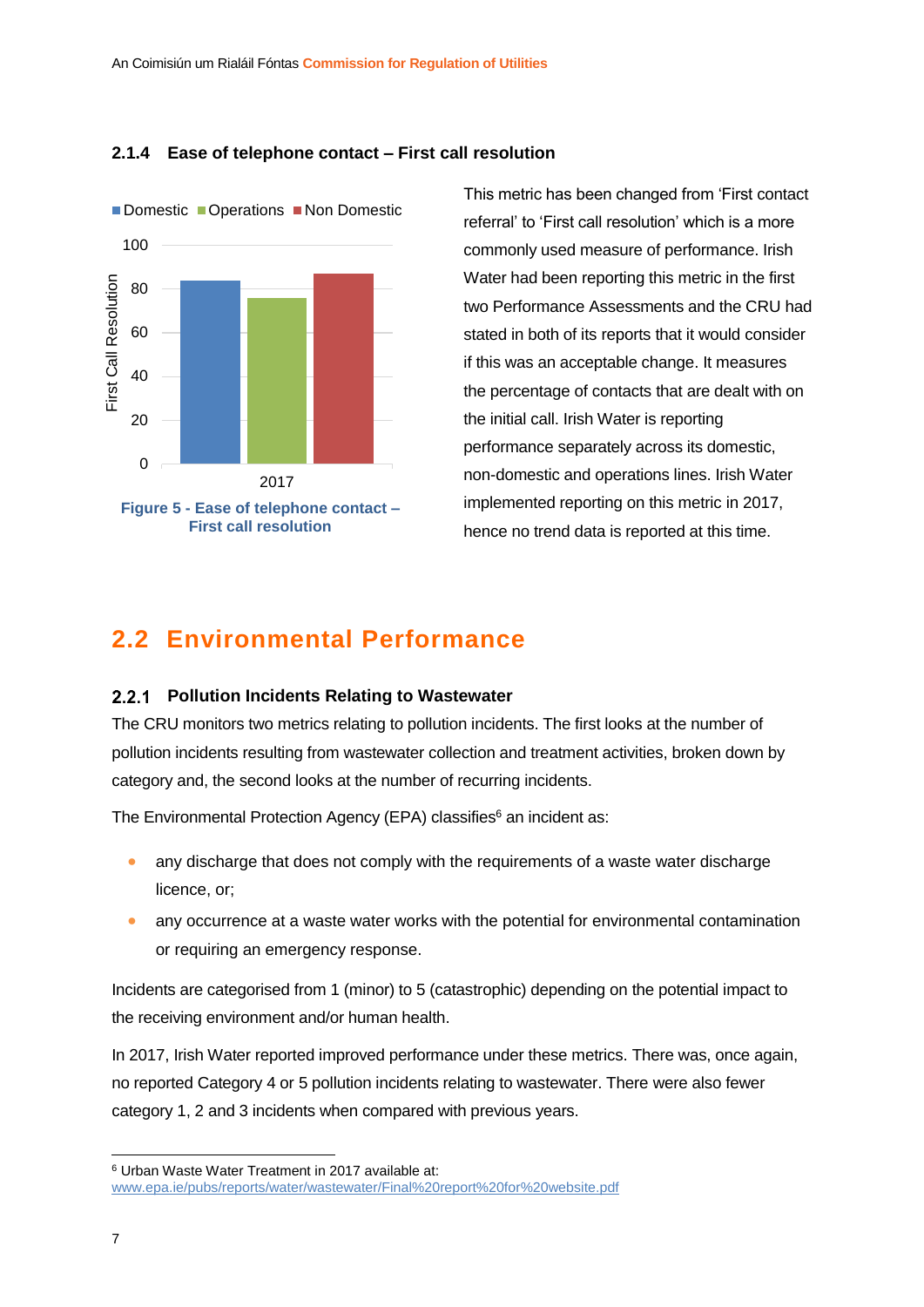At the end of 2017 there were 236 incidents that were either ongoing or were likely to recur until the underlying cause of the incident is resolved. The EPA refers to these as 'recurring incidents'.<sup>7</sup> This figure was lower than the corresponding value in 2016.



**Figure 6 - Recurring Pollution Incidents at Year End (Source: EPA)**

#### <span id="page-11-0"></span>2.2.2 Sludge Disposal

This metric will measure the percentage of drinking water and wastewater sludge that is disposed of in an unsatisfactory manner. In its Performance Assessment report, Irish Water has stated that it will be reporting on these metrics in Q2 2019 for drinking water sludge and Q4 2021 for wastewater sludge.

The CRU will engage with Irish Water to ensure that a meaningful metric is in place regarding the disposal of wastewater sludge.

#### <span id="page-11-1"></span>**Wastewater Agglomerations Meeting Treatment Requirements**

This metric was previously named 'Wastewater Treatment Works Meeting Requirements' and has been renamed to better reflect what it measures. This metric consists of the two sub-metrics: Agglomerations with no wastewater treatment or preliminary treatment only, and Agglomerations not complaint with the treatment and effluent quality standards of the Urban Waste Water Treatment Directive.

In 2013 there were 50 agglomerations in Ireland that were discharging untreated wastewater into

1

<sup>&</sup>lt;sup>7</sup> Irish Water, in its report to CRU, has been using a definition of recurring incident that was different to the definition it uses in its reports to the EPA. While the information provided here is useful for the purposes of monitoring trends in Irish Water's performance, parties that are interested in individual environmental metrics should refer to the published EPA reports which cover these items.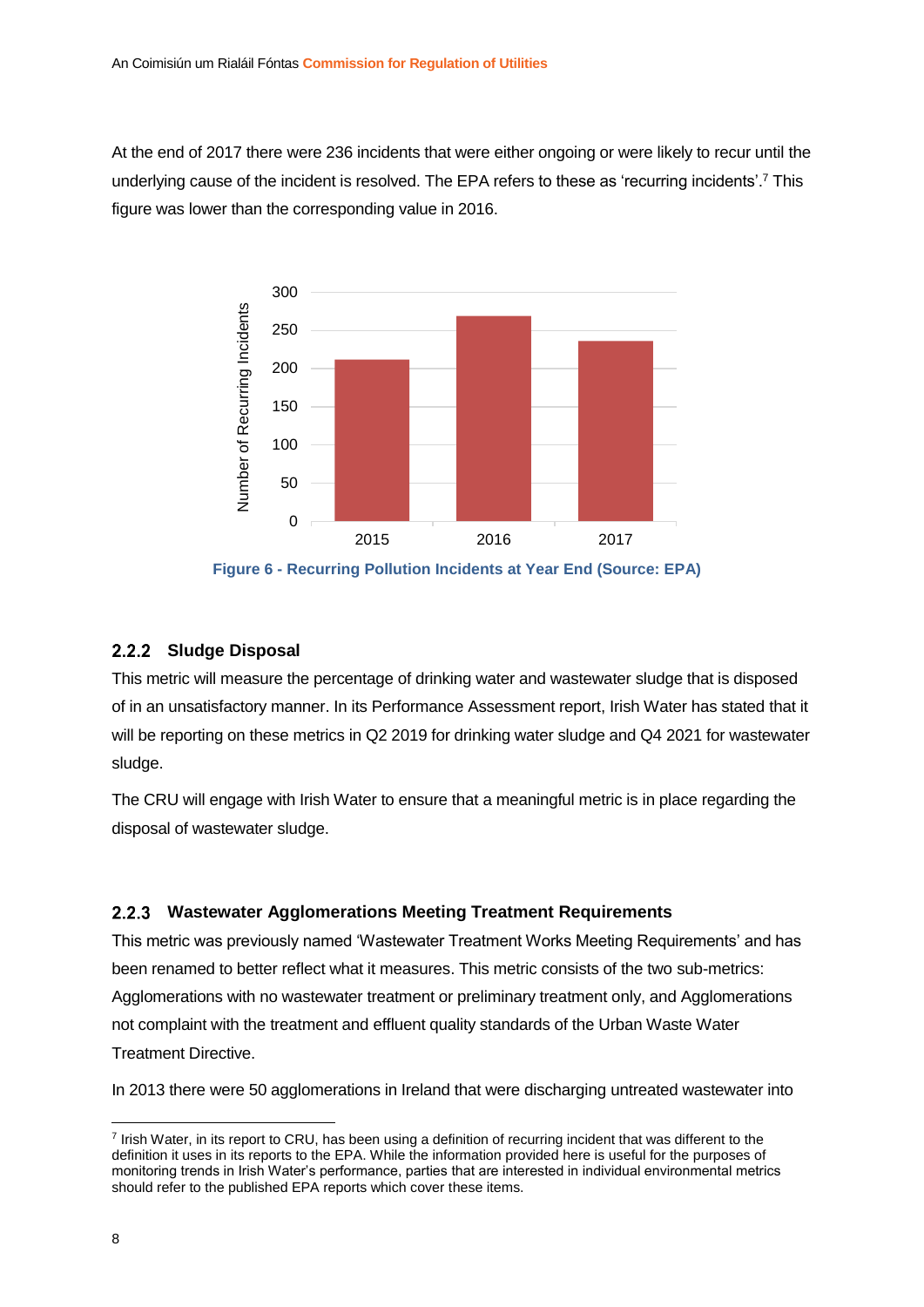the environment. By the end of 2017 Irish Water had completed work at seven sites to reduce this number to 43.



The Urban Waste Water Treatment Directive sets requirements for the collection and treatment of wastewater from large urban areas to protect the environment. The Directive sets quality limits that the treated wastewater must meet depending on the size of the urban area and the type of water body the treated wastewater is discharged to.

The CRU understands from Irish Water that the number of agglomerations subject to the Urban Waste Water Treatment Directive varies on an annual basis. There were 179 large urban areas in 2017. Of these, 151 large urban areas were compliant with the treatment and effluent quality standards of the Directive. This has been increased from 140 in 2014 (see Figure 8, below).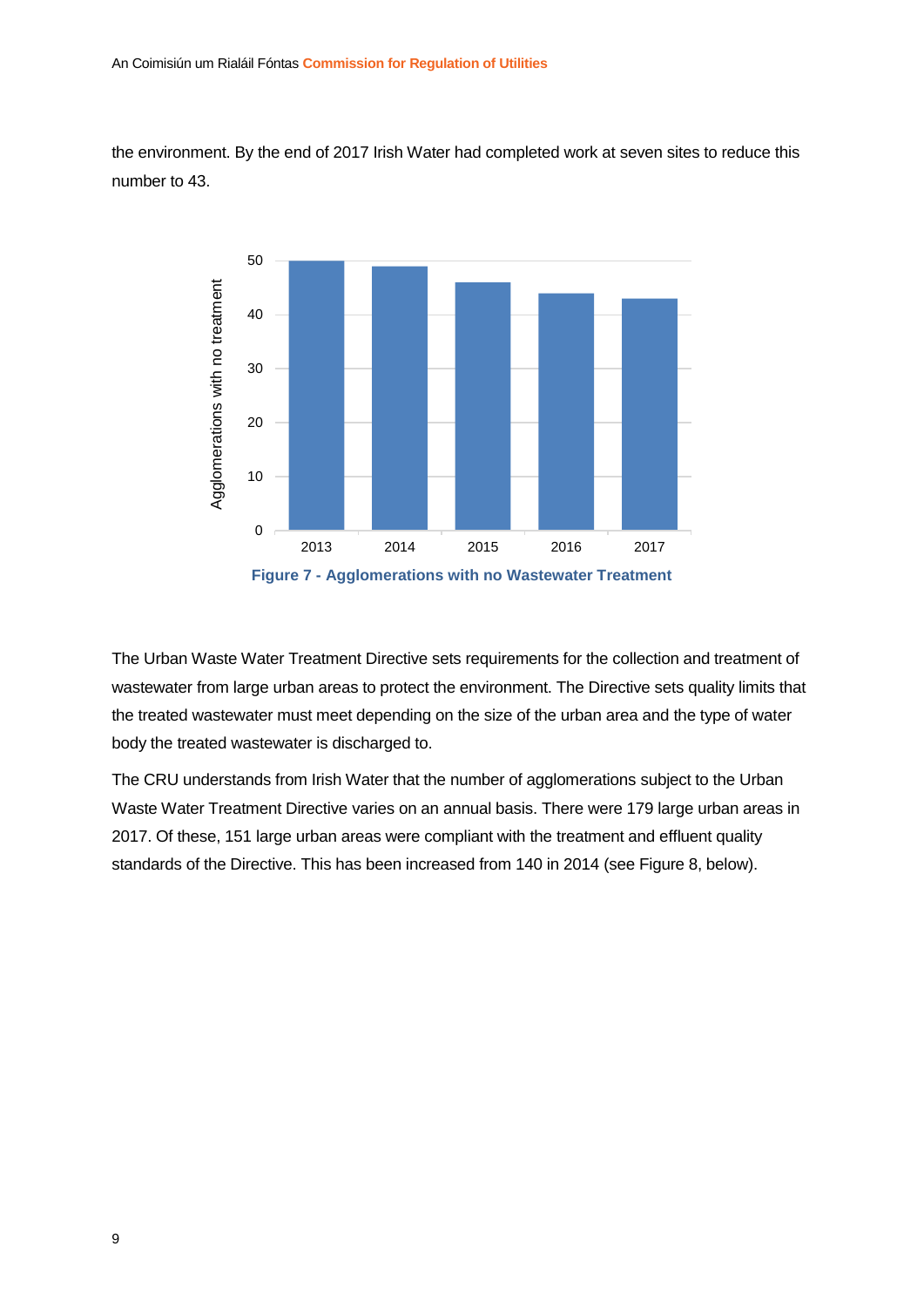

**Figure 8 - Compliance with the treatment and effluent quality standards of the Urban Waste Water Treatment Directive**

### <span id="page-13-0"></span>**2.3 Water Supply – Quality of Service**

#### <span id="page-13-1"></span>**Properties Subject to Unplanned Interruptions**

Under this metric the CRU will monitor the number of properties subject to unplanned interruptions to supply, broken down by the length of the interruption. Irish Water has stated that it will be reporting on this metric from the middle of 2019.

#### <span id="page-13-2"></span>**Water Quality**

Irish Water is responsible for ensuring drinking water meets the quality standards set out in the Drinking Water Regulations. Where there is a failure to meet these standards, or where there is a public health risk, Irish Water must consult with the Health Service Executive (HSE). The EPA is the drinking water regulator and enforces the Drinking Water Regulations. Irish Water submits its water quality results to the EPA. The EPA audits Irish Water's monitoring to ensure it is fit for purpose. Where there is a water quality failure, the EPA oversees Irish Water's investigation and action.

The CRU's Performance Assessment Framework includes metrics regarding Irish Water's performance across five drinking water quality metrics: overall microbiological compliance and *E. coli* compliance, and; overall chemical compliance and lead and trihalomethane compliance.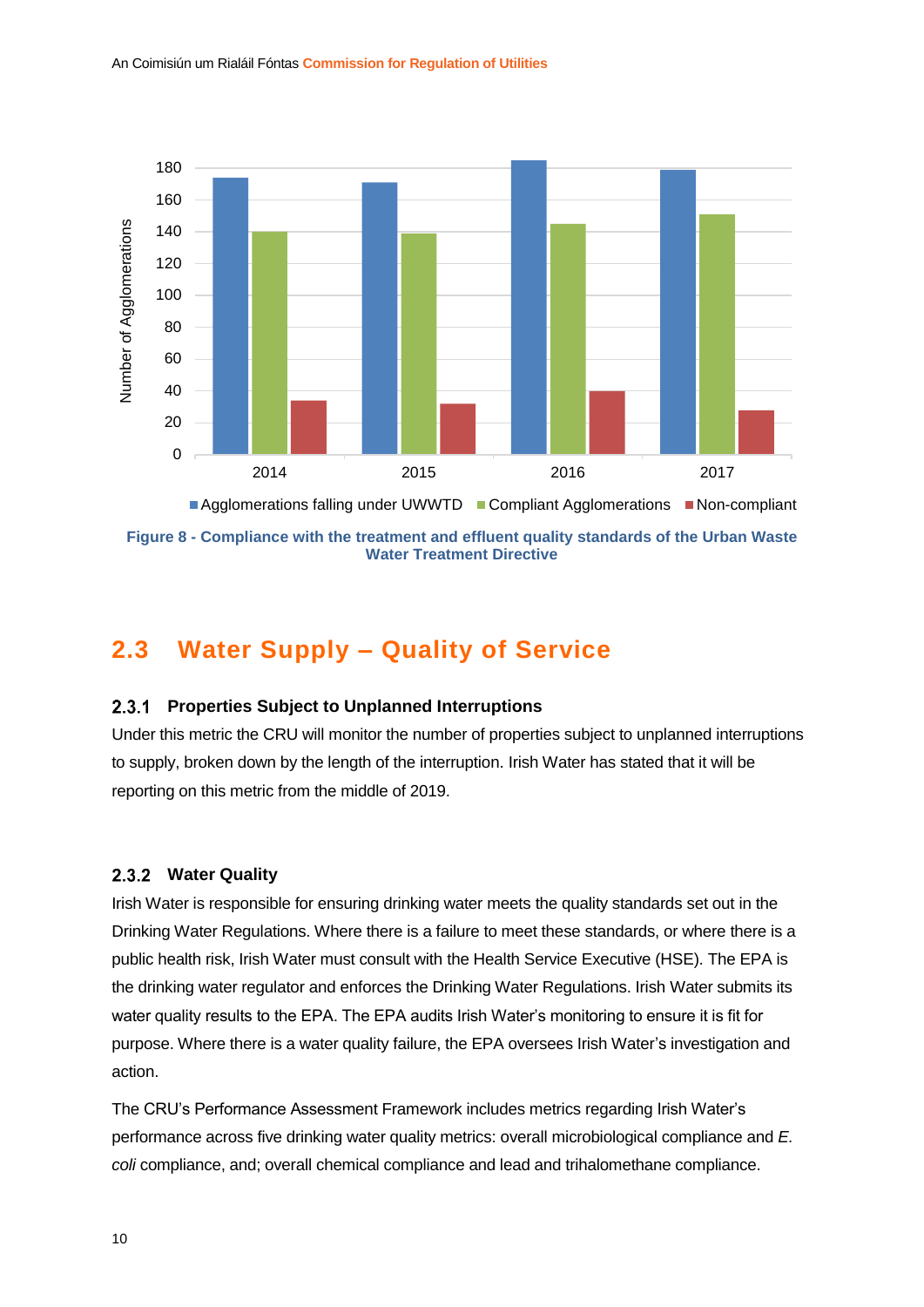The EPA's Drinking Water Report for Public Supplies 2017 highlighted that the quality of drinking water in public supplies remains high. Microbiological compliance was 99.9% in 2017 and chemical compliance was 99.6%<sup>8</sup>.

Trihalomethanes are formed when organic matter in water reacts with chlorine used in the disinfection process. Figure 9, below, shows that there has been a genreal increasing trend in trihalomethane compliance. Irish Water compliance with this metric, in 2017, was 94.3%<sup>9</sup>, an increase from 93.1% in 2016.

Lead is found in drinking water if it dissolves from lead pipework, fittings and connections. Irish Water has estimated that there are 40,000 backyard lead service connections which loop off the mains and run through backyards serving a number of properties. Irish Water has estimated that there are also 140,000 individual lead service connections.

Compliance with the lead parameter, which is 10 µg/l, has fluctuated between 97.8% and 98.7% in the four years since 2014 and was 98.4% in 2017. As noted in the previous performance assessment report, variations in the data from year to year can be related to the method of sampling which is on a random basis and therefore some difference in compliance figures will be expected.



<sup>&</sup>lt;sup>8</sup> Irish Water's submission to the CRU states that chemical compliance was 99.5% in 2017.

**.** 

 $9$  Irish Water's submission to the CRU states that trihalomethane compliance was 94.1% in 2017.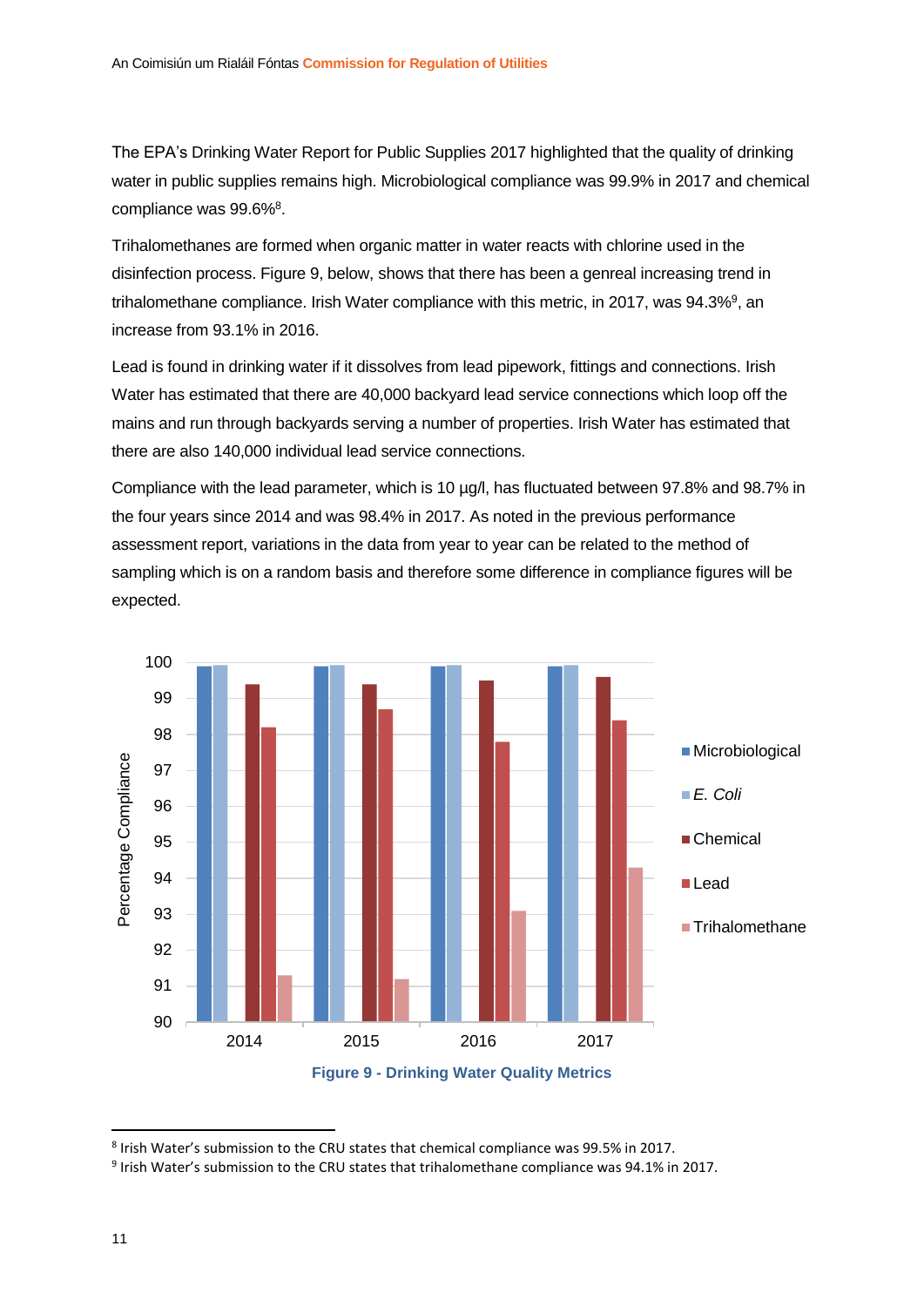#### <span id="page-15-0"></span>**Water Supplies on Boil Water Notices and Water Restrictions**

In the decision on the Framework of reporting metrics, the CRU had stated that it would monitor the number of public water supplies with Boil Water Notices and water restrictions in place for greater than 200 days and the populations served.

The CRU has revised this metric and will now monitor all boil water notices and water restrictions issued and the populations served. This is a better reflection of Irish Water's service provision and reflects Irish Water's work to remove long-term boil water notices and Irish Water's investment in reducing the risk of new boil water notices being issued.

At the end of 2017 Irish Water has reported that there were 19 people being served by supplies with a boil water notice in place. Compared with 2016, there were significantly fewer people on a boil water notice at the end of the year (5340 at the end of 2016) and fewer people affected by boil water notices issued during 2017. Over half of all boil water notices in 2017 were short term, in place for less than a month.



**Figure 10 - Population Served by a Supply with a Boil Water Notice in Place<sup>10</sup>**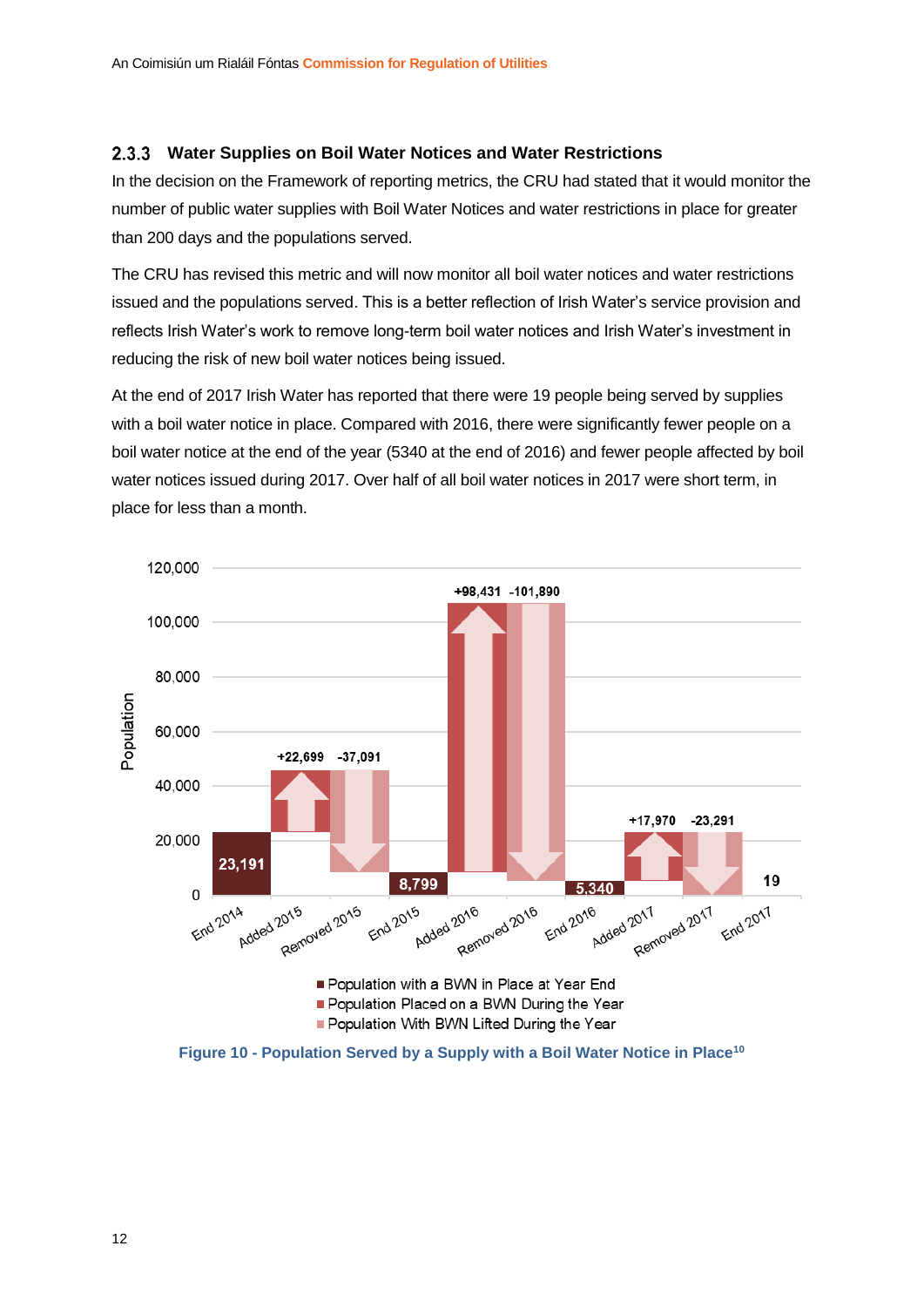

**Figure 11 - Population Served by a Supply with a Water Restriction in Place<sup>10</sup>**

The numbers presented above include supplies where a water restriction is in place because of a lead non-compliance which may arise due to the presence of lead in either the public or private network. At the end of 2017, there were fewer people with a water restriction in place (3,950) compared with 2016 (4,085).

### <span id="page-16-0"></span>**2.4 Security of Water Supply**

#### <span id="page-16-1"></span>2.4.1 Leakage

The approach to calculating the amount of water lost to leakage on the public water supply network, also referred to as real water losses, is shown in Appendix 1. It is measured as an annual average in million litres per day.

1

<sup>&</sup>lt;sup>10</sup> Irish Water has advised the CRU previously that the numbers presented above differ from those published by the EPA as clarification is required over responsibility for several small supplies. The EPA has included these supplies in its reports, Irish Water has not. The EPA reports that, at the end of 2017, seven boil notices were in place affecting 41 people.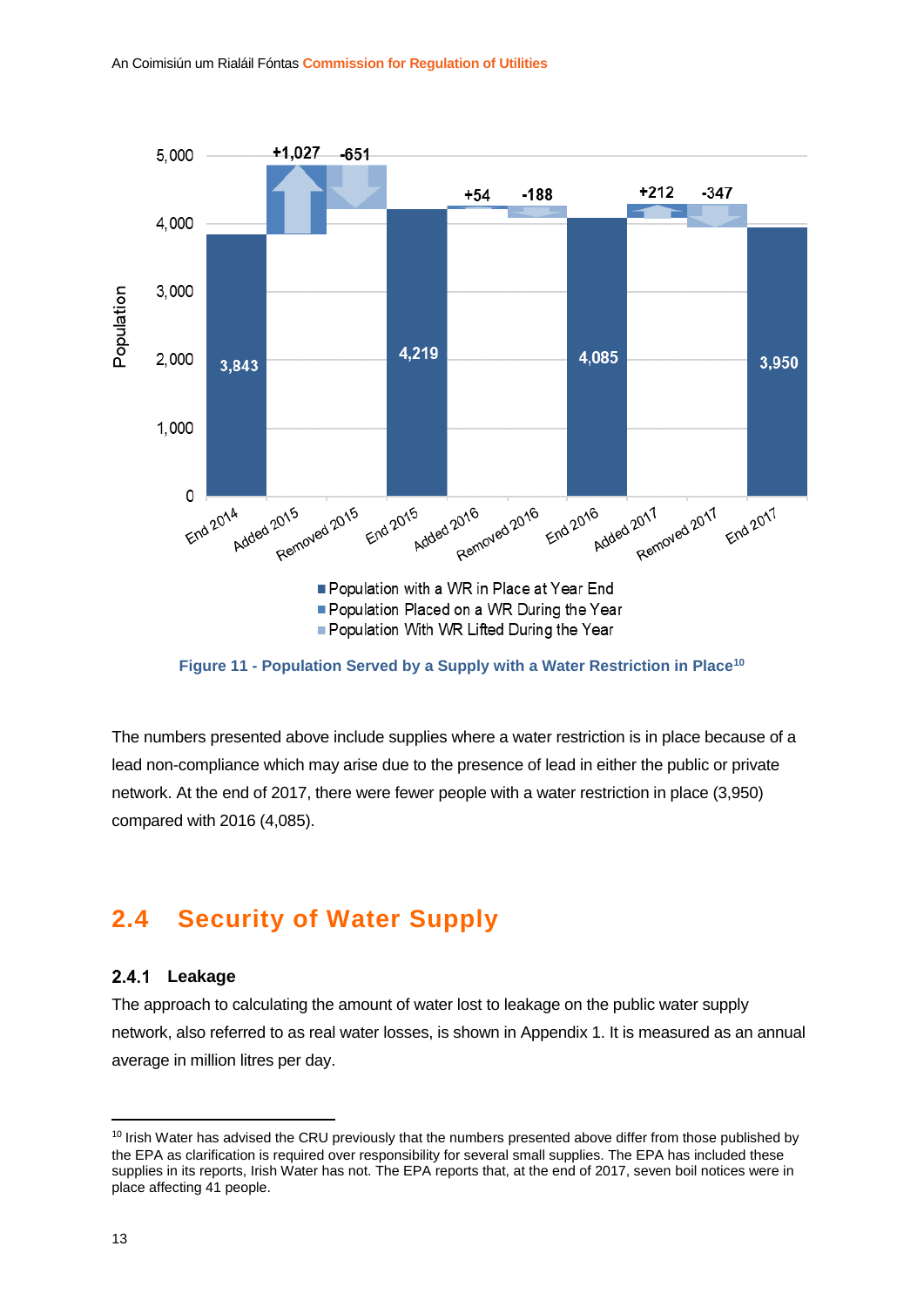Irish Water is not yet reporting to the CRU on the amount of water being lost to leaks on either the public network or customer supply pipes. Irish Water has stated that it will be able to provide the CRU with an estimate of leakage once its leakage management system has been rolled out. Irish Water is now targeting the end of 2019 to begin reporting on the magnitude of leakage on the public network and customer side.

To date, Irish Water has been providing a figure for 'unaccounted-for-water' on the public network, in place of a leakage metric. Irish Water has provided an estimate of the water it uses on the distribution system by multiplying distribution input by 1% and an estimate of the water demanded by domestic and non-domestic customers (this includes water lost to leaks on the customer's property). Irish Water has labelled the remainder of the water put into the distribution network as unaccounted for water. The unaccounted-for-water metric includes a mix of:

- Unbilled water including;
	- o All water used by Irish Water.
	- o Other unbilled use including, for example, water used by fire services.
- Apparent losses;
	- o Water used at connections not recorded on Irish Water's system.
	- o Under-recorded use by customers because of, for example, broken water meters and data handling errors.



• Real Losses on the public network from leaks and overflows.

**Figure 12 - Annual Average Daily Water Demand**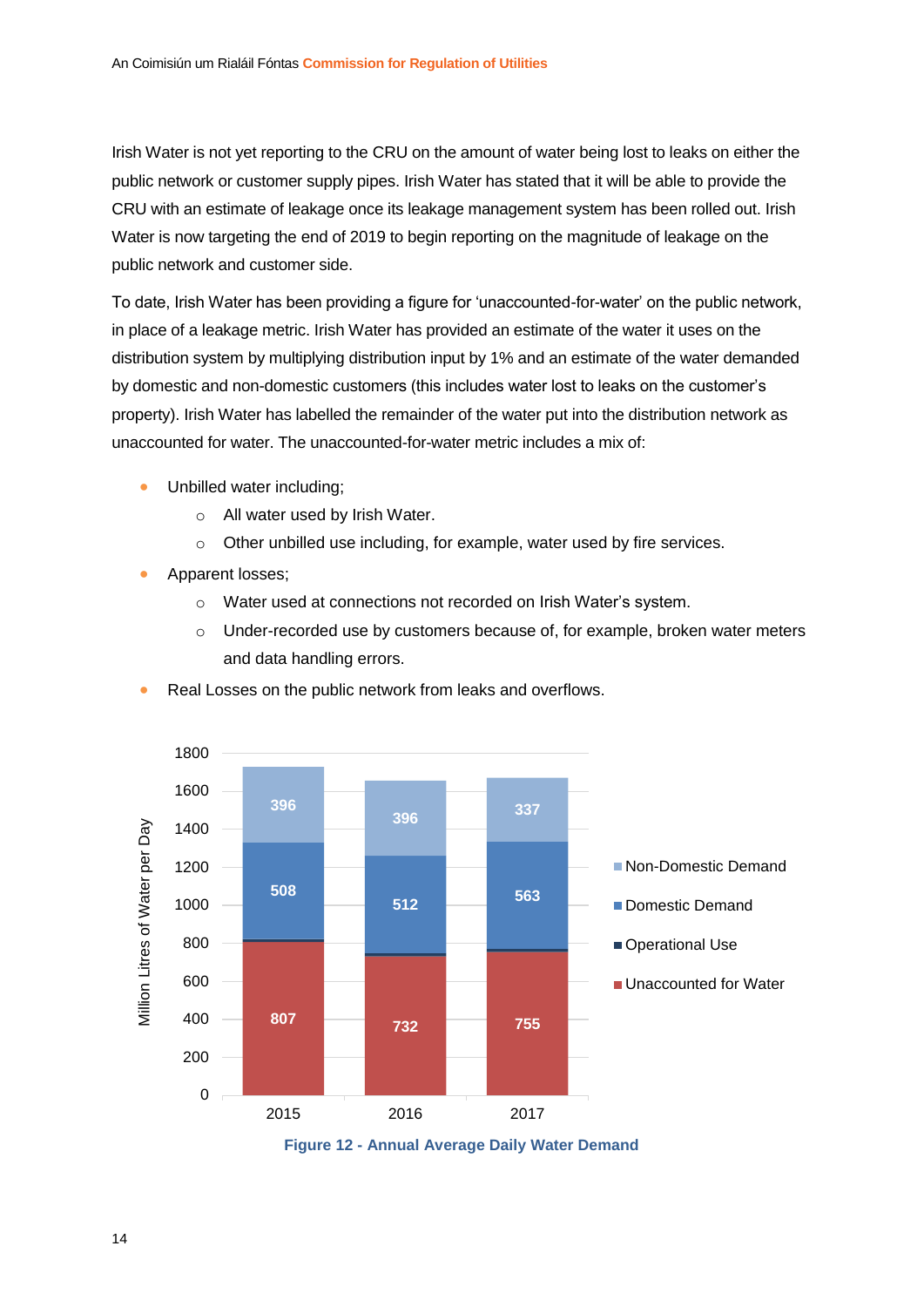The volumes for Domestic Demand and Non-Domestic Demand, above, include water lost to leaks on customer properties. The Non-Domestic Demand figures also includes metered water used at Irish Water's wastewater treatment plants and pumping stations.

#### <span id="page-18-0"></span>2.4.2 Security of Supply

One of Irish Water's roles is to ensure that the water available for use in its water resource zones can meet the demand for water. Demand for water comes from households and non-domestic customers, water used by Irish Water and others including fire services and from water losses on the public and private network.

Average annual demand reported by Irish Water is presented in Figure 12, above. These numbers fluctuate during the year with peaks during both the winter and the summer, mainly because of an increase in pipe bursts in the winter and from increased customer demand during hot, dry weather in the summer. For the purposes of water resources planning, Irish Water assesses demand during these peak periods so that it can plan to meet the demand for water throughout the entire year.

In addition to the peaks that occur, Irish Water includes an allowance for headroom to account for risk and uncertainty for water resource planning purposes. This provides a buffer to allow for faster growth than had been expected, poor data, shocks to the system and so on.

The security of supply index is a measure of whether the headroom that Irish Water is targeting in each water resource is available, weighted based on the population served by that resource zone. The security of supply index has been used by utilities and regulators to provide an indication of the degree to which a utility can guarantee continued service to its customers.

The work that Irish Water has completed to support the upcoming publication of the National Water Resources Plan allows it to report under this metric. The CRU therefore envisages reporting under this metric in 2019.

### <span id="page-18-1"></span>**2.5 Sewerage Service**

Under this category the CRU will look at the number of properties impacted by events of wastewater entering a building because a sewer is overloaded, and the number of properties impacted by events of wastewater entering a building because of a failure of the sewer such as equipment failure, sewer collapse or a sewer blockage.

The CRU will also monitor the number of properties at risk of having wastewater enter a building more frequently than once every ten years because of an overloaded sewer.

Irish Water has stated that it will be reporting on the sewerage service metrics by the end of 2019.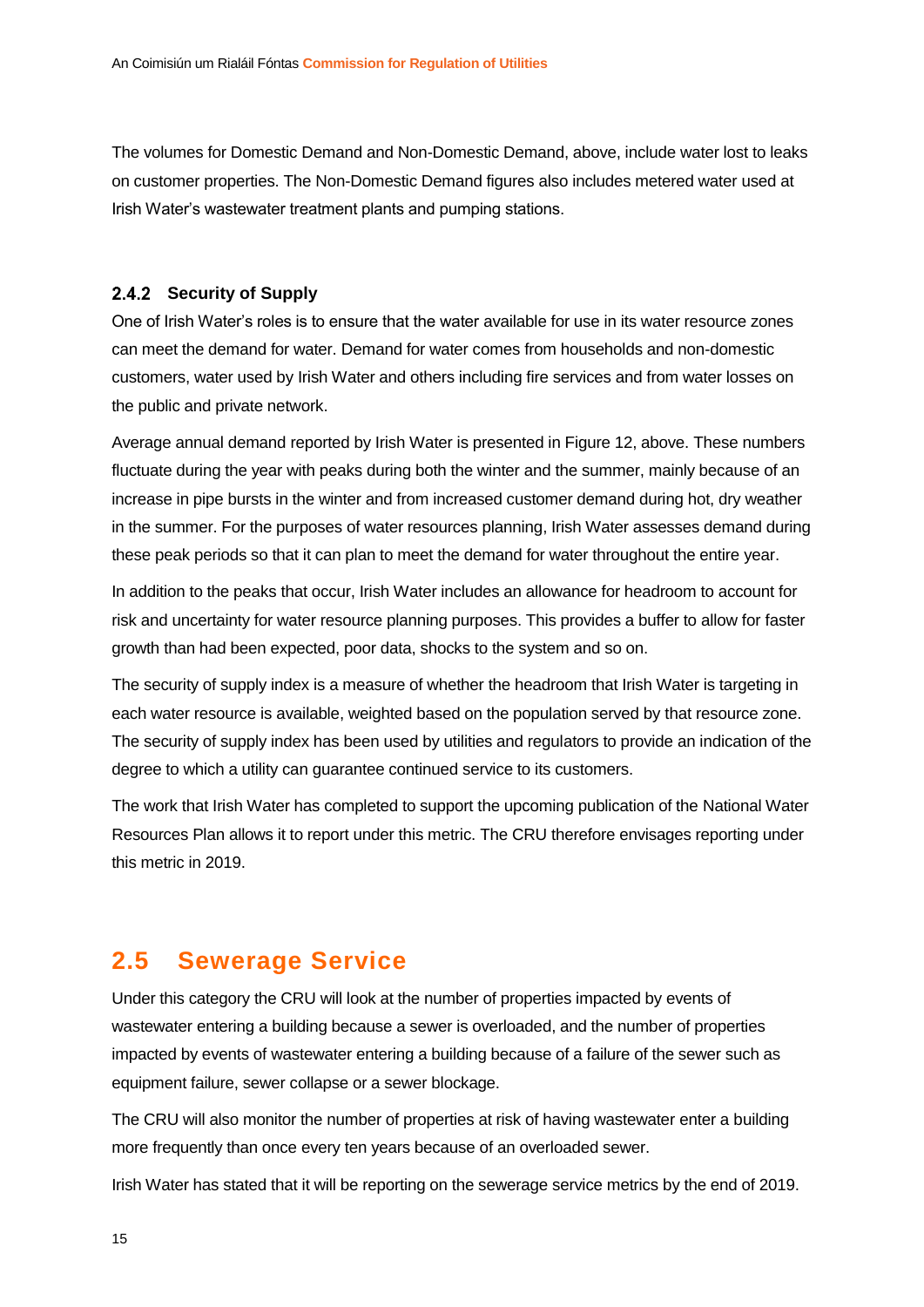## <span id="page-19-0"></span>**3. Next Steps**

In August 2019, Irish Water is required to submit a Performance Assessment report to the CRU which looks back at performance during 2018. The CRU will publish that report along with an assoicated CRU commentary in Q4 of this year.

The CRU will consult later this year on the continued appropriateness of the metrics included in the Performance Assessment Framework to ensure they still reflect key services areas for customers. The CRU will also set out the targets for each of the metrics in that consultation. The subsequent CRU decision will fully establish the Framework. The CRU will then will monitor Irish Water's performance under the Framework from 2020.

**\*\*\*\***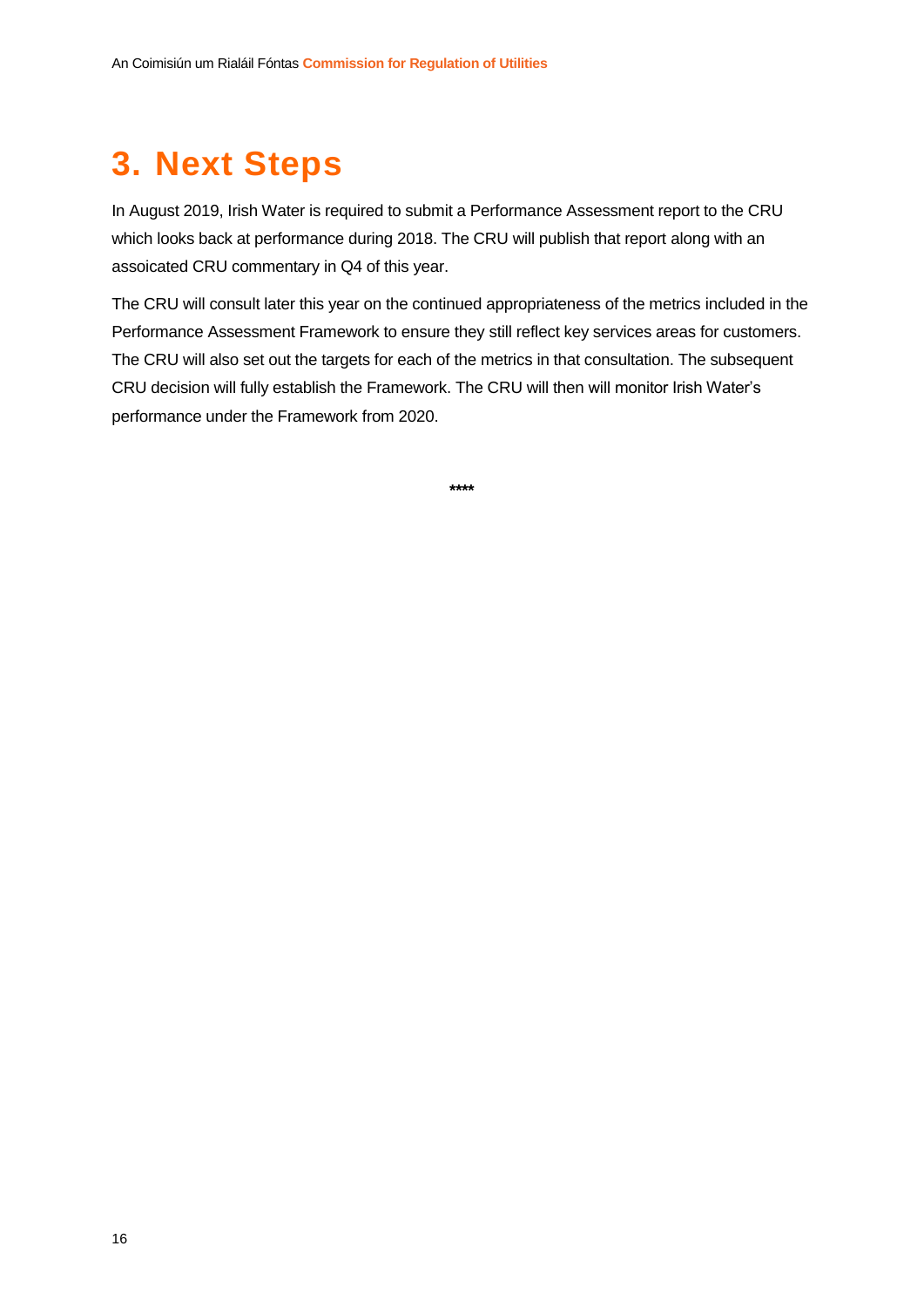## <span id="page-20-0"></span>**Appendix**

## <span id="page-20-1"></span>**Leakage Reporting**

Real losses on Irish Water's network, commonly referred to as leakage, includes leaks on trunk mains and distribution pipes, leaks on service connections and leaks and overflows at storage reservoirs. There are two approaches to determining leakage on the public network. The first looks at a top down water balance where the water entering the network is assigned to water losses and water use based on metering information and well-reasoned estimates.

|                           | <b>Authorised Use</b> | <b>Non-Domestic</b><br><b>Customers</b>                  | <b>Non-Domestic Use</b>                                |
|---------------------------|-----------------------|----------------------------------------------------------|--------------------------------------------------------|
|                           |                       |                                                          | <b>Internal Plumbing</b><br>Losses                     |
|                           |                       |                                                          | <b>Supply Pipe Leakage</b>                             |
|                           |                       | <b>Domestic</b><br><b>Customers</b>                      | <b>Domestic Use</b>                                    |
|                           |                       |                                                          | <b>Internal Plumbing</b><br><b>Losses</b>              |
|                           |                       |                                                          | <b>Supply Pipe Leakage</b>                             |
|                           |                       | <b>Unbilled Water</b>                                    | <b>Irish Water Use</b>                                 |
| <b>Distribution Input</b> |                       |                                                          | <b>Other Authorised</b><br><b>Unbilled Use</b>         |
|                           | <b>Water Losses</b>   | <b>Apparent Losses</b>                                   | <b>Unrecorded</b><br><b>Connections</b>                |
|                           |                       |                                                          | <b>Metering and Data</b><br><b>Errors</b>              |
|                           |                       | <b>Real Losses</b><br>on Irish Water's<br><b>Network</b> | <b>Leaks on Service</b><br><b>Connections</b>          |
|                           |                       |                                                          | <b>Leaks on Trunk and</b><br><b>Distribution Mains</b> |
|                           |                       |                                                          | Leaks & Overflows at<br><b>Storage Reservoirs</b>      |

**Figure 13 - Components of Water Demand**

In addition to this, water losses should be estimated using a bottom-up approach by monitoring demand at a time when customer use is low which is typically at night. During a period of low, predictable customer use, flow into District Metered Areas (DMAs) is monitored for a continuous period of at least one hour. This flow is then allocated between public network losses, customer